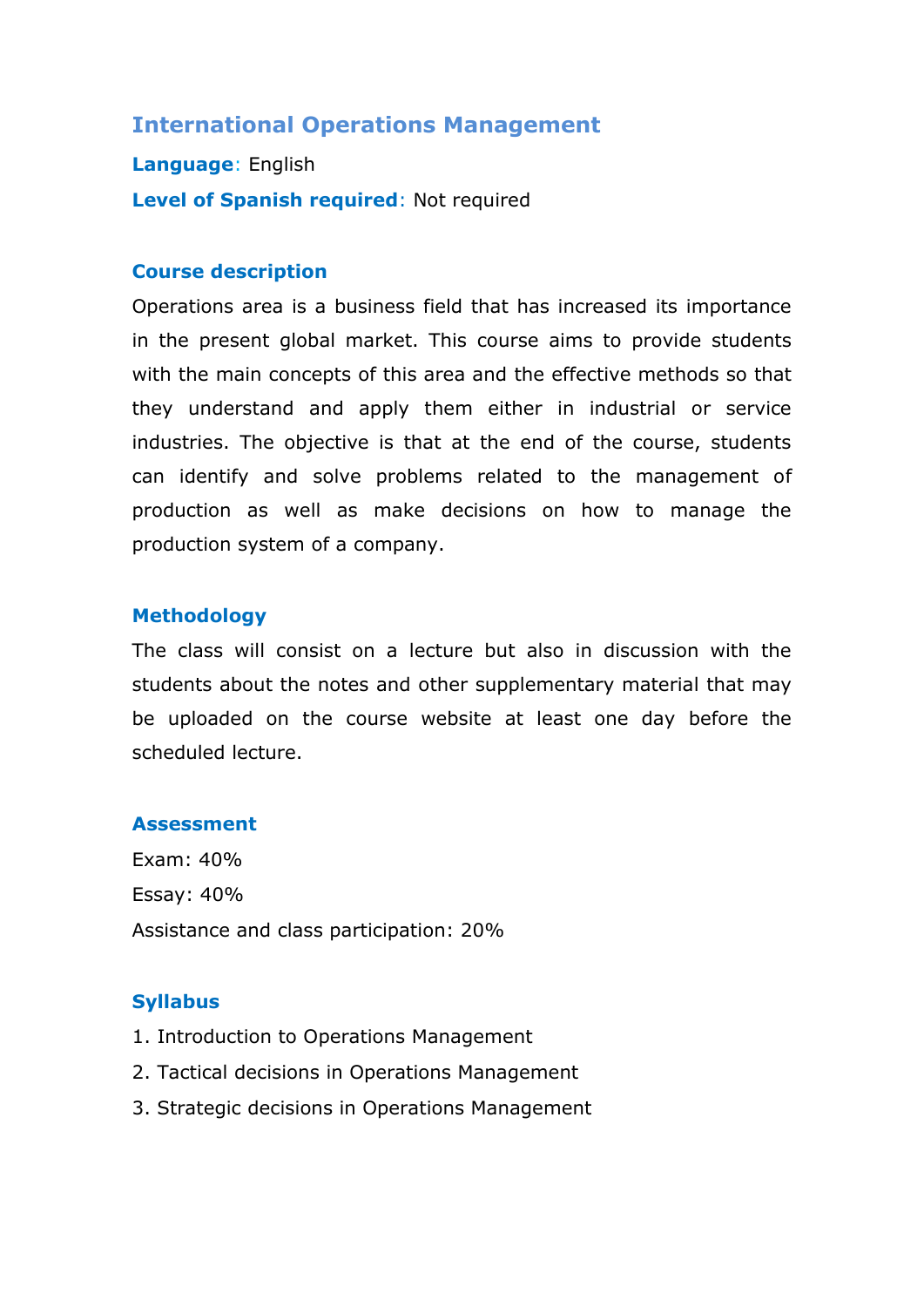# **Weekly program**

### WEEK ONE

| <b>Classes Subjects</b>                        |
|------------------------------------------------|
| Class 1 Introduction to Operations Management. |
| Class 2   Managerial Accounting.               |

# WEEK TWO

| <b>Classes Subjects</b>                                        |
|----------------------------------------------------------------|
| Class 3 Tactical decisions in Operations Management: Aggregate |
| Planning.                                                      |
| Class 4 Tactical decisions in Operations Management: MRP I.    |

# WEEK THREE

| <b>Classes Subjects</b>                                                        |
|--------------------------------------------------------------------------------|
| Class 5 Tactical decisions in Operations Management: MRP II.                   |
| Class 6 Tactical decisions in Operations Management: Operations<br>Scheduling. |

# WEEK FOUR

|         | <b>Classes Subjects</b>                                                 |
|---------|-------------------------------------------------------------------------|
| Class 7 | Tactical decisions in Operations Management: Quality<br>Control.        |
| Class 8 | decisions<br>Strategic<br>in Operations<br>Management:<br>introduction. |

# WEEK FIVE

| <b>Classes Subjects</b>                                       |
|---------------------------------------------------------------|
| Class 9 Design of production process and layout distribution. |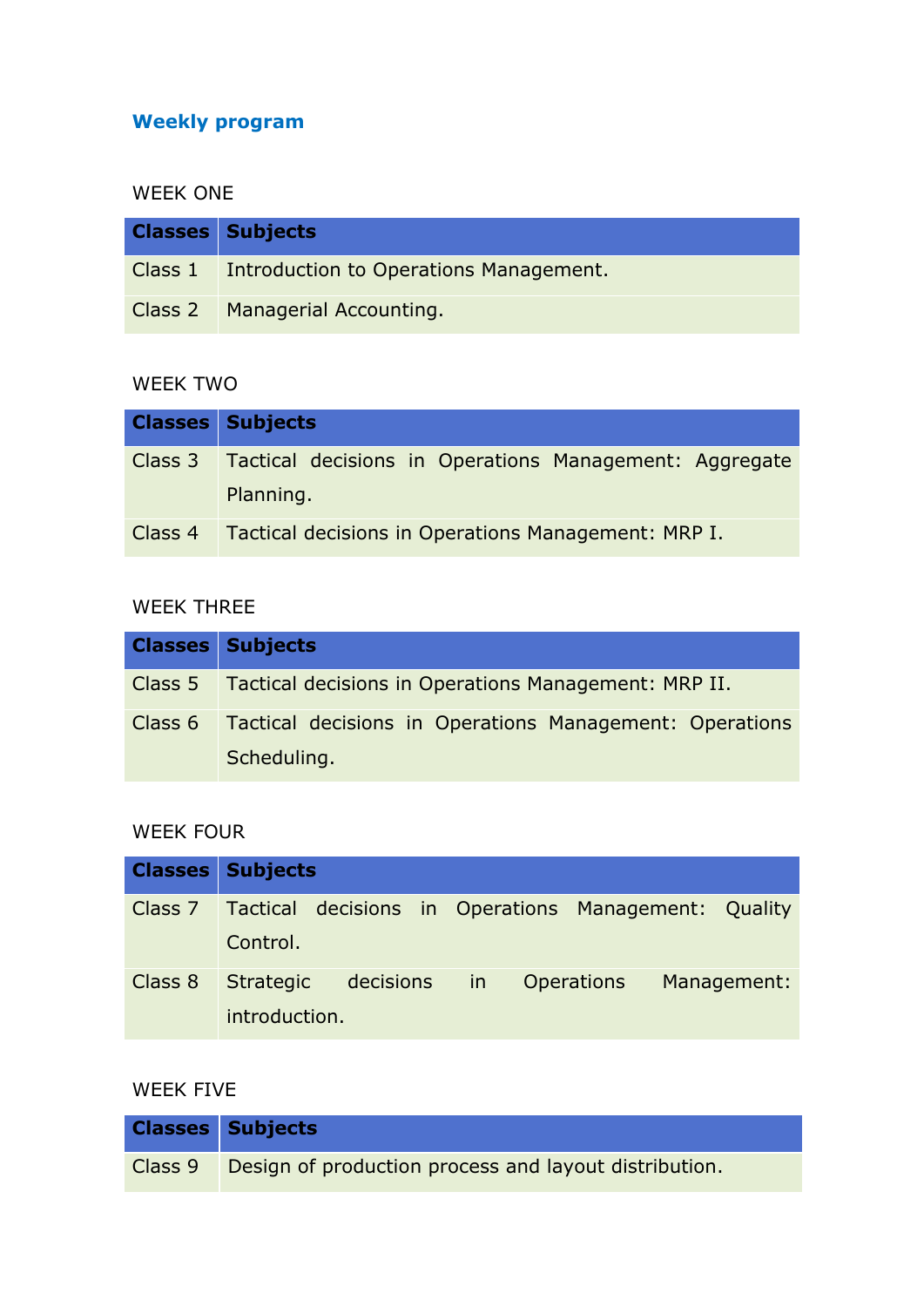Class 10 Production balancing. Case study.

### WEEK SIX

|              | <b>Classes Subjects</b> |
|--------------|-------------------------|
| <b>Class</b> | Just in Time.           |
| 11           |                         |
| <b>Class</b> | Theory of Constraints.  |
| 12           |                         |

### WEEK SEVEN

| <b>Classes</b>     | <b>Subjects</b>            |
|--------------------|----------------------------|
| <b>Class</b><br>13 | <b>Quality Management.</b> |
| <b>Class</b><br>14 | <b>Business Logistics.</b> |

### WEEK EIGHT

| <b>Classes Subjects</b>                    |
|--------------------------------------------|
| Class 15 Human Capital Management.         |
| Class 16 Financial and Project Management. |
| Class 17 Final Exam                        |

# **Bibliography**

- HEIZER, Jay; RENDER, Barry; MUNSON, Chuck. Principles of Operations Management : sustainability and supply chain management. 10th ed. Essex, England : Pearson Education Limited, 2017